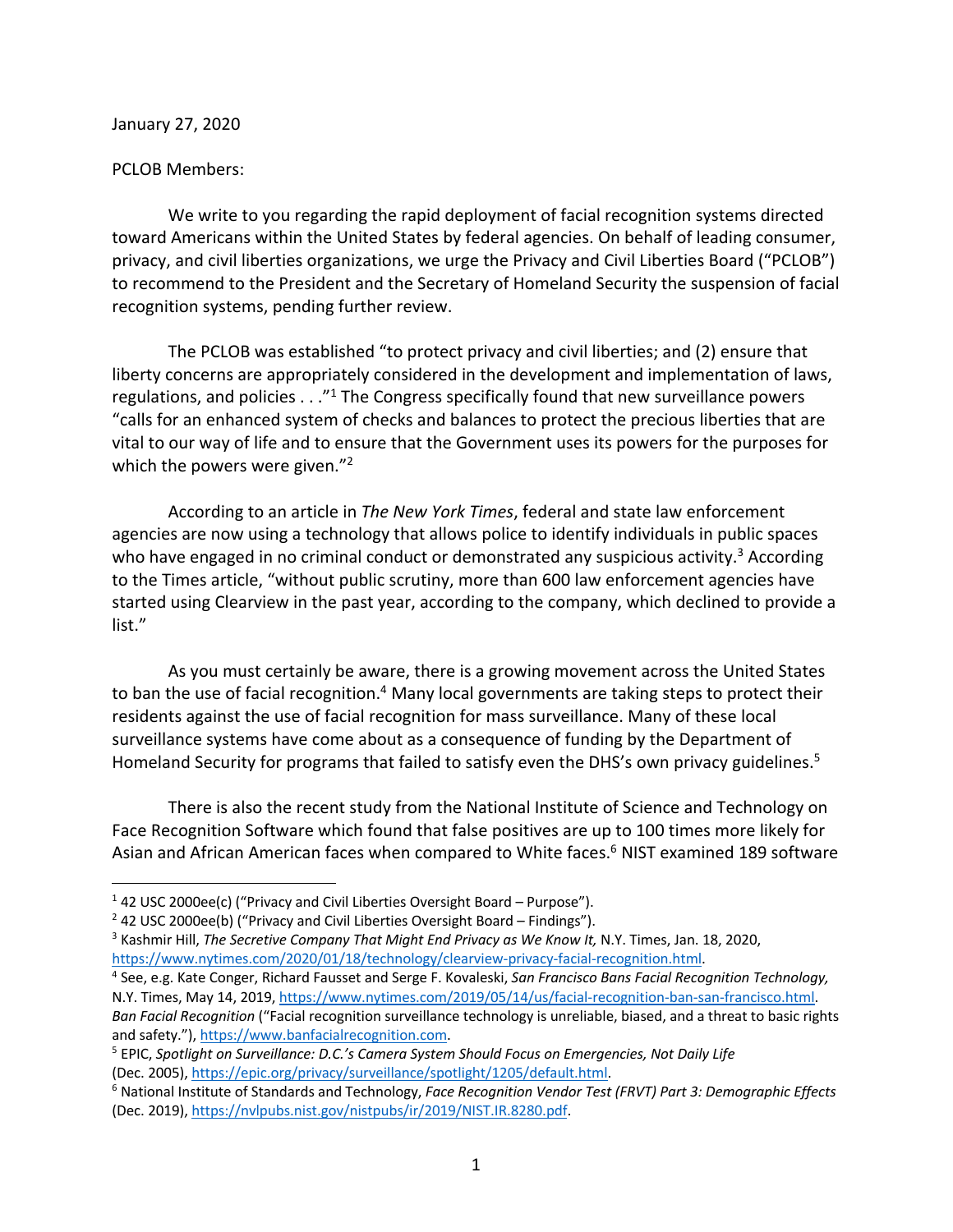algorithms from 99 developers, a "majority of the industry," according to the federal agency. The highest rates of false positives were found for African American females — which NIST says is "particularly important because the consequences could include false accusations."

While we do not believe that that improved accuracy of facial recognition would justify further deployment, we do believe that the obvious problems with bias and discrimination in the systems that are currently in use is an additional reason to recommend a blanket moratorium.

We are aware that the PCLOB announced in July 2019 that "Facial Recognition and Other Biometric Technologies in Aviation Security" is one of the Board's "Active Oversight Projects,"<sup>7</sup> but we believe the PCLOB should examine the more significant public concerns about the use of facial recognition in public spaces. We therefore urge you to move forward this work and specifically assess the dangers of facial recognition in public spaces. <sup>8</sup>

There is also growing concern that facial recognition techniques used by authoritarian governments to control minority populations and limit dissent could spread quickly to democratic societies.<sup>9</sup> The European Union is moving forward a proposal to ban the use of facial recognition in public spaces, "for up to five years until safeguards to mitigate the technology's risks are in place."10

The PCLOB has a unique responsibility, set out in statute, to assess technologies and polices that impact the privacy of Americans after 9-11 and to make recommendations to the President and executive branch.<sup>11</sup> The rapid and unregulated deployment of facial recognition poses a direct threat to "the precious liberties that are vital to our way of life."12

USC 2000ee(e)(1)(B) ("Privacy and Civil Liberties Oversight Board - Reports") (requiring the publication of not less than two reports each year to Congress and the public). According to the PCLOB website, the last three reports were issued on July 1, 2019, December 1, 2018, and January 1, 2017. PCLOB, *Semiannual Reports*, https://www.pclob.gov/semiannual-reports/. There are now three outstanding reports. The PCLOB should promptly submit these overdue reports and specifically recommend the suspension of facial recognition programs

<sup>10</sup> "Structure of the White Paper on artificial intelligence – a European approach" ("Draft as of 12/12"), https://www.epic.org/banfacesurveillance/EU-AI-white-paper.pdf. *See also* MIT Review, The EU might ban facial recognition in public for five years, Jan. 17, 2019, ("**Is a temporary ban a good idea?** Yes, especially given the breakneck pace at which the technology is being deployed in Europe, by everyone from police forces to supermarkets.") https://www.technologyreview.com/f/615068/facial-recognition-european-union-temporaryban-privacy-ethics-regulation/.<br><sup>11</sup> 42 USC 2000ee(b) ("Privacy and Civil Liberties Oversight Board – Functions").

<sup>7</sup> PCLOB, "Privacy and Civil Liberties Oversight Board Releases Inventory of Active Oversight Projects and Other Initiatives" (July 9, 2019, https://www.pclob.gov/newsroom/20190708.html.<br><sup>8</sup> We also note that the PCLOB has failed to submit timely reports to Congress and the public as required by law. 42

across the federal government. <sup>9</sup> Marc Rotenberg and Len Kennedy, *Surveillance in China: Implications for Americans*, N.Y. Times, Dec. 19, 2019 ("China also dominates the standards-setting process for techniques like facial recognition. And these surveillance systems are being deployed against democratic protesters in Hong Kong.").

 $12$  42 USC 2000ee(b) ("Privacy and Civil Liberties Oversight Board – Findings").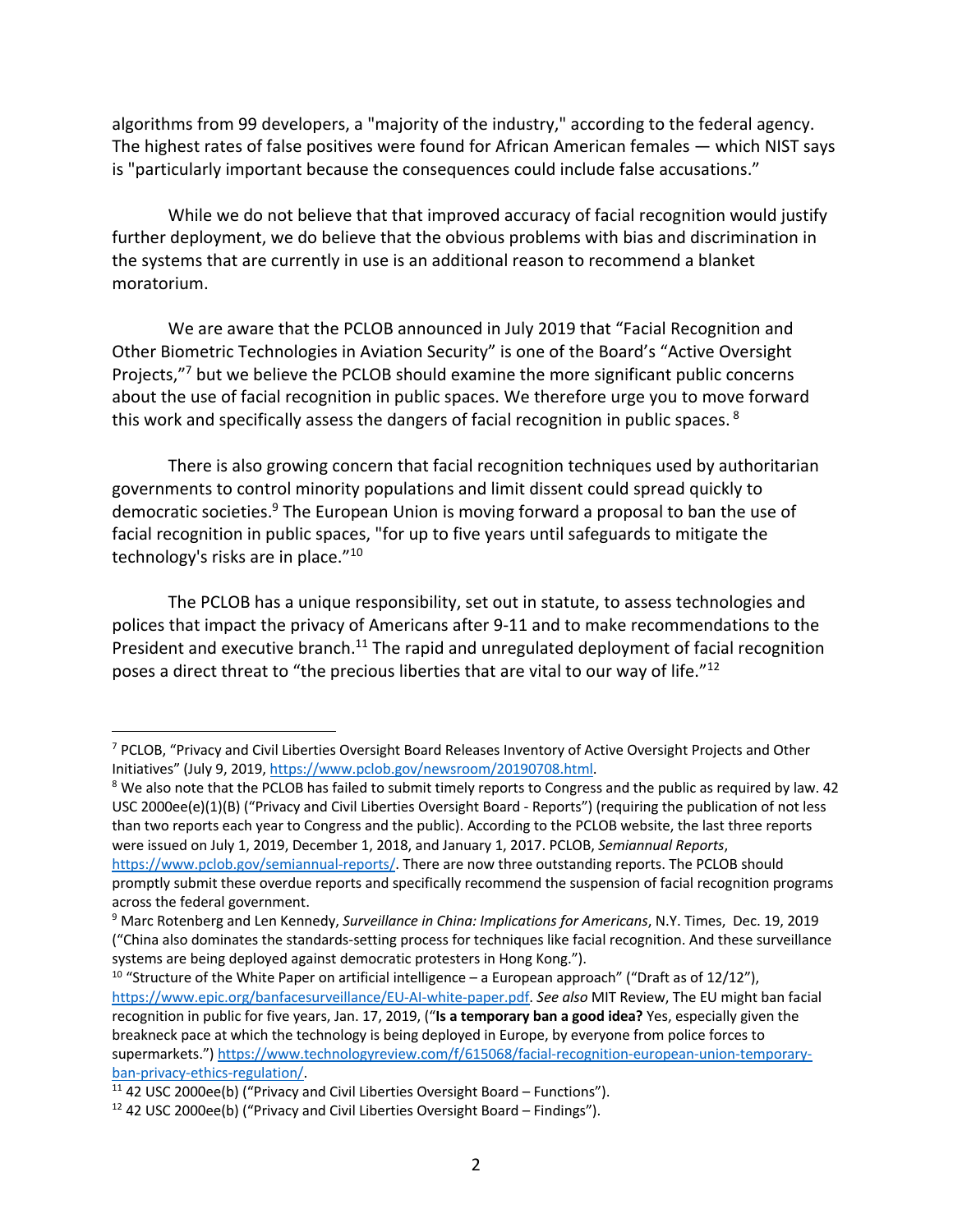We urge the PLCOB to act now to safeguard the privacy rights of Americans.

Sincerely,

Alianza Naciónal de Campesinas Algorithmic Justice League American-Arab Anti-Discrimination Committee (ADC) American Friends Service Committee Black and Brown Activism Defense Collective Campaign for a Commercial-Free Childhood Center for Digital Democracy Coalition for Humane Immigrant Rights – CHIRLA Color of Change Constitutional Alliance Consumer Action Consumer Federation of America Council on American-Islamic Relations (CAIR) Cyber Privacy Project Defending Rights & Dissent Demand Progress Electronic Frontier Foundation Electronic Privacy Information Center (EPIC) Fight for the Future Freedom of the Press Foundation Free Press Action Media Alliance MediaJustice National Center for Transgender Equality National Hispanic Media Coalition National LGBTQ Task Force National Workrights Institute Oklahoma Black Historical Research Project, Inc.O Open MIC (Open Media and Information Companies Initiative) Patient Privacy Rights Popular Resistance Privacy Times Project on Government Oversight Restore the Fourth Rural Coalition, Washington, DC Rural Advancement Fund of the National Sharecroppers Fund, Orangeburg, SC Surveillance Technology Oversight Project (S.T.O.P.) Woodhull Freedom Foundation World Farmers (Lancaster, MA) X-Lab